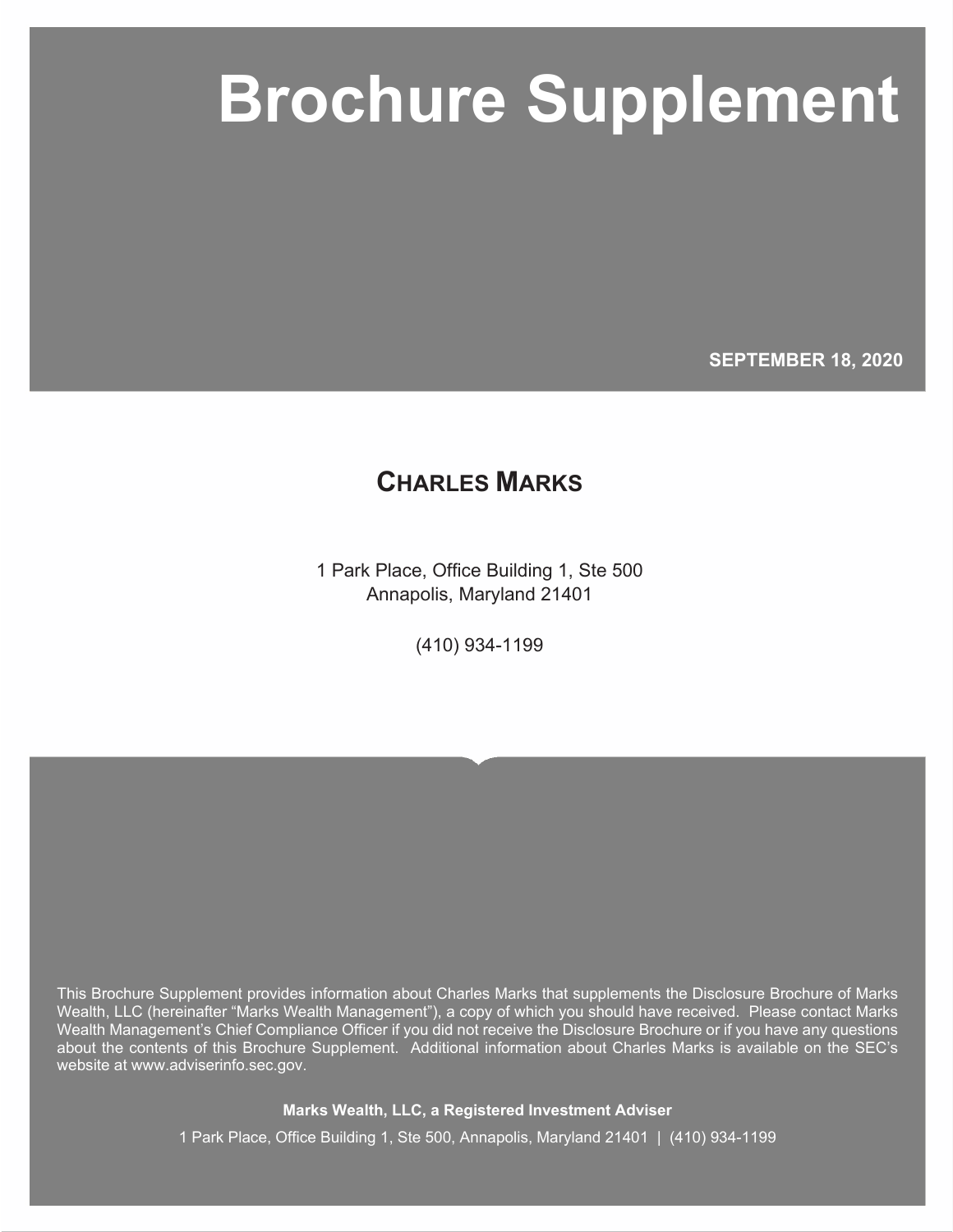

## **Item 2. Educational Background and Business Experience**

Born 1988

#### **Post-Secondary Education**

Salisbury University │ B.S., Marketing │ 2010

#### **Recent Business Background**

- Marks Wealth, LLC │ Chief Executive Officer and Investment Adviser Representative │ September 2020– Present
- Wells Fargo Advisors, LLC | Managing Director and Investment Adviser Representative | October 2015 – September 2020
- Bank of America │ Financial Advisor │ December 2011– September 2015

### **Item 3. Disciplinary Information**

Marks Wealth Management is required to disclose information regarding any legal or disciplinary events material to a client's evaluation of Charles Marks. Marks Wealth Management has no information to disclose in relation to this Item.

#### **Item 4. Other Business Activities**

Marks Wealth Management is required to disclose information regarding any investment-related business or occupation in which Charles Marks is actively engaged.

#### **Licensed Insurance Agent**

Charles Marks is a licensed insurance agent and in such capacity may recommend, on a fully-disclosed commission basis, the purchase of certain insurance products. A conflict of interest exists to the extent that Marks Wealth Management recommends the purchase of insurance products where Charles Marks receives insurance commissions or other additional compensation. Marks Wealth Management seeks to ensure that all recommendations are made in the best interests of clients regardless of any additional compensation earned.